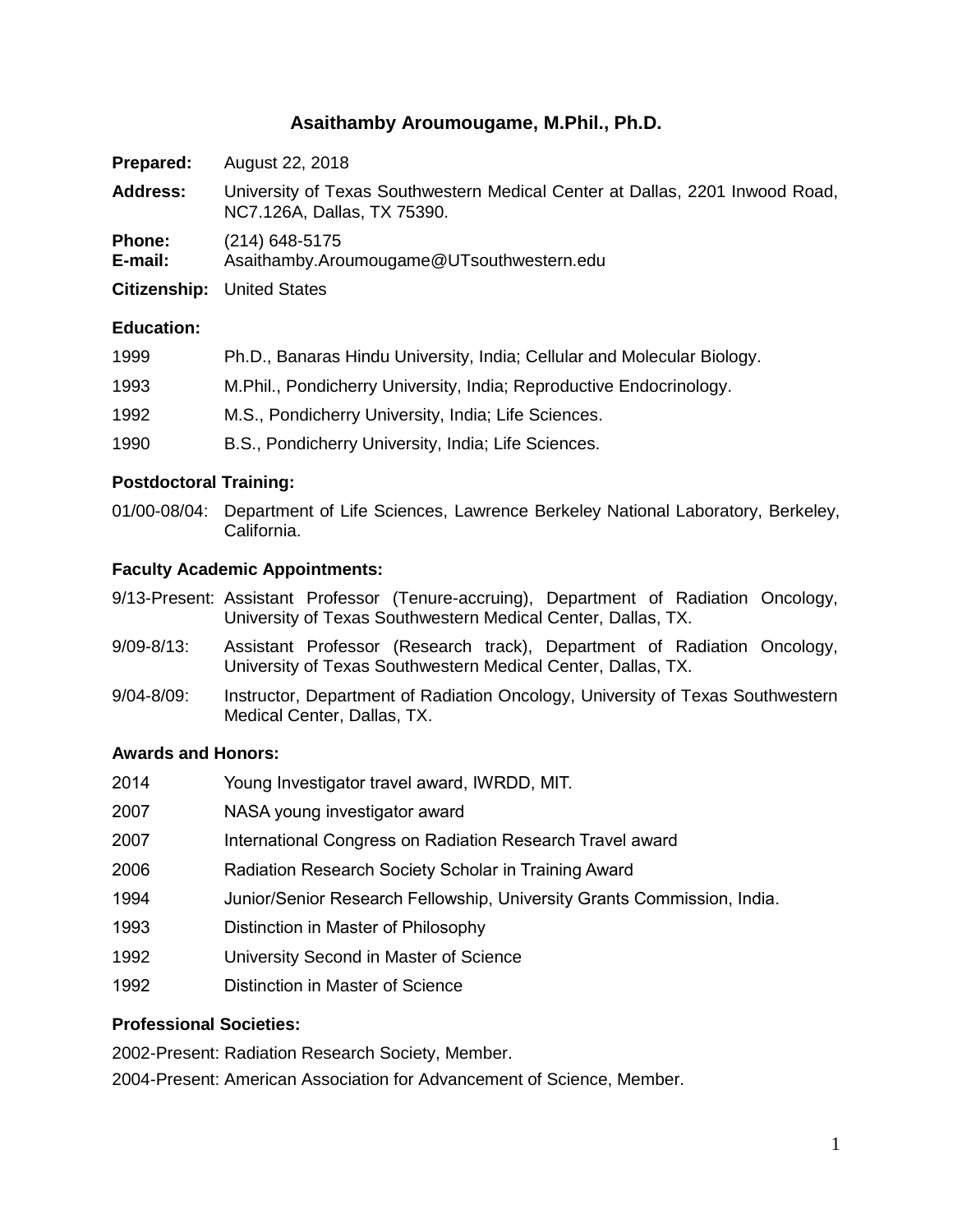#### **Report of Funded, Pending and Completed Projects**

*Current:*

**Funding period**: 03/01/2016-02/28/2021 **Funding agency:** R01AG053341, National Institute on Aging **PI:** Asaithamby Aroumougame **Title:** Molecular Roles for Werner Syndrome Protein in Replication Fork Maintenance **Goal of the project:** The main objective of this project is to understand how posttranslational modification of WRN as well as its interacting partners in the processing of replication forks following replication stress. **Role:** PI

**Funding period**: 01/01/2017-12/31/2019

**Funding agency:** CPRIT

**PI:** Gabriel O. Sawakuchi

**Title:** Exploiting DNA repair defects using intensity modulated proton therapy **Goal of the project:** The goal of this proposal is to study the effect of radiotherapy on the growth and renewal of the heart muscle and to investigate how preventing DNA damage in the heart can protect against the deleterious effects of radiotherapy. **Role:** Co-PI/Institutional PI

**Funding period**: 03/01/2016-02/28/2019; (total direct cost \$359,000) **Funding agency:** RP160520, CPRIT

**PI:** Hesham A. Sadek

**Title:** Effect of Chest Radiation Therapy on Cardiomyocyte Turnover

**Goal of the project:** The goal of this proposal is to study the effect of radiotherapy on the growth and renewal of the heart muscle and to investigate how preventing DNA damage in the heart can protect against the deleterious effects of radiotherapy. **Role:** Co-PI

**Funding period**: 05/01/2016-04/30/2018

**Funding agency:** Seed Grants in Particle Therapy, UT Southwestern Medical Center **PI:** Gabriel O. Sawakuchi

**Title:** Exploiting hadron therapy differential DNA damage for radioprotection and radiosensitization

**Goal of the project:** The goal is to exploit DNA repair mechanism induced by hadrons beams for combination of radioprotectors and radiosensitizers. **Role:** Co-investigator

**Funding period:** 08/01/2018-07/31/2022 **Submitted to:** NHLBI **(Score: 3 Percentile) PI**: Hesham A. Sadek, Internal Medicine, UTSW **Title**: Metabolic shift and Heart regeneration **Role:** Co-I

#### *Completed*

**Funding period:** 03/01/2015-02/28/2018 **Funding agency:** NNX15AE06G, NASA **PI:** Hesham A. Sadek **Title:** Long-Term Effect of Space Radiation on Cardiomyocyte Turnover **Goal of the project:** In this pilot study we will explore the role of high LET iron particles in the development of heart failure. **Role:** Co-PI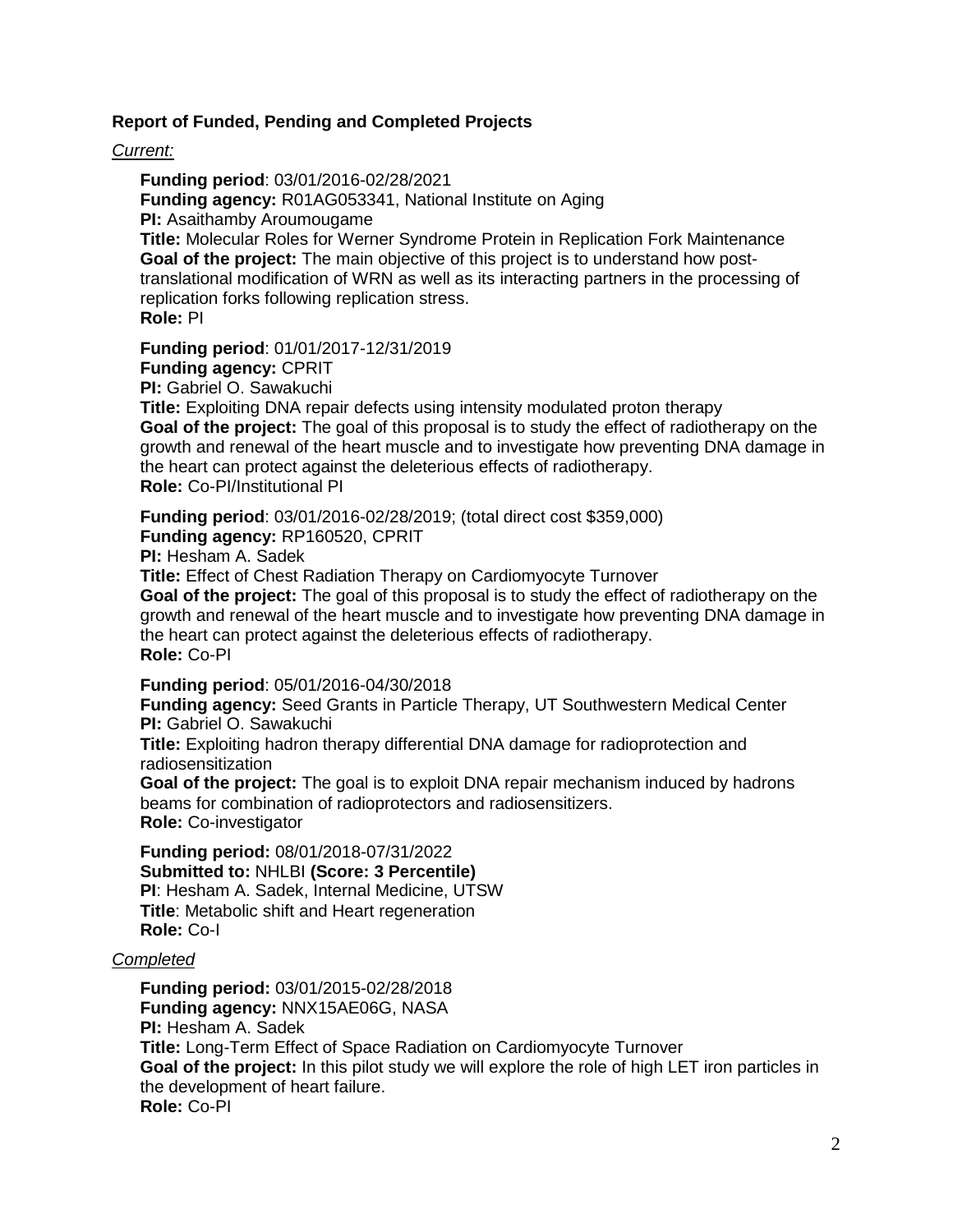### **Funding period:** 01/01/2012-12/31/2017

**Funding agency:** NNX07AU42G, NASA

**PI**: Asaithamby Aroumougame

**Title:** Mechanism of Clustered DNA Double-strand Break Repair in Response to HZE Particles in Human Cells

**Goal of the project:** The goal of this proposal is to develop new approaches to determine the types of DNA lesions formed and their relationship along the dense ionizing track induced by space radiation in human cells.

**Role:** PI

**Funding period:** 02/01/09-01/31/15

**Source**: NIH/NCI **Title**: Functions of WRN in Response to DNA Double-Strand Breaks **Project Aim:** In his proposal we proposed to determine the mechanism by which WRN is recruited to the sites of DNA damage in vivo and to identify kinases that are responsible for WRN phosphorylation in the process of DNA double strand break repair. **Principal investigator**: David J. Chen **Role:** Co-Investigator

**Funding period:** 01/01/11 – 12/31/15: **Source**: NNJ05HD36G\_NASA Specialized Center of Research (NSCOR) **Title:** Lung cancer pathogenesis and HZE particle exposure **Project Aim:** The goal of this project is to determine risk estimates for lung carcinogenesis in astronauts after exposure to radiations found in the space environment. **Principal Investigator:** John Minna **Role:** Co-Investigator

### **Report of Scientific Publications**

*Original, Peer-Reviewed Research Articles (\*co-corresponding; \*\*equal contribution)*

- 1. [Bhattacharya S,](http://www.ncbi.nlm.nih.gov/pubmed/?term=Bhattacharya%20S%5BAuthor%5D&cauthor=true&cauthor_uid=26695548) [Srinivasan K,](http://www.ncbi.nlm.nih.gov/pubmed/?term=Srinivasan%20K%5BAuthor%5D&cauthor=true&cauthor_uid=26695548) [Abdisalaam S,](http://www.ncbi.nlm.nih.gov/pubmed/?term=Abdisalaam%20S%5BAuthor%5D&cauthor=true&cauthor_uid=26695548) [Su F,](http://www.ncbi.nlm.nih.gov/pubmed/?term=Su%20F%5BAuthor%5D&cauthor=true&cauthor_uid=26695548) Raj P, Dozmorov I., Mishra R, Wakeland EK., [Ghose S,](http://www.ncbi.nlm.nih.gov/pubmed/?term=Ghose%20S%5BAuthor%5D&cauthor=true&cauthor_uid=26695548) [Mukherjee S.](http://www.ncbi.nlm.nih.gov/pubmed/?term=Mukherjee%20S%5BAuthor%5D&cauthor=true&cauthor_uid=26695548) and [Asaithamby A.](http://www.ncbi.nlm.nih.gov/pubmed/?term=Asaithamby%20A%5BAuthor%5D&cauthor=true&cauthor_uid=26695548) RAD51 interconnects between DNA replication, DNA repair and immunity. **[Nucleic Acids Res](https://www.ncbi.nlm.nih.gov/pubmed/28334891)**., 45 (8): 4590- 4605.
- 2. Nakada Y, Canseco DC, Thet S, Abdisalaam S, Asaithamby A, Santos CX, Shah A, Zhang H, Faber JE, Kinter MT, Szweda LI, Xing C, Deberardinis R , Oz O , Lu A, Zhang CC, Kimura W and Sadek HA. Hypoxemia Induces Adult Mammalian Heart Regeneration. **Nature**. 2017 Jan 12;541(7636):222-227.
- 3. McFadden CH, Hallacy TM, Flint DB, Granville DA, Asaithamby A, Sahoo N, Akselrod MS, Sawakuchi GO. Time-lapse monitoring of DNA damage colocalized with particle tracks in single living cells. **Int J Radiat Oncol Biol Phys**. 2016 Sep 1;96(1):221-7.
- 4. Yu L, Shang ZF, Abdisalaam S, Lee KJ, Gupta A, Hsieh JT, Asaithamby A, Chen BP, Saha D. [Tumor suppressor protein DAB2IP participates in chromosomal stability](https://www.ncbi.nlm.nih.gov/pubmed/27568005)  [maintenance through activating spindle assembly checkpoint and stabilizing](https://www.ncbi.nlm.nih.gov/pubmed/27568005)  [kinetochore-microtubule attachments.](https://www.ncbi.nlm.nih.gov/pubmed/27568005) **Nucleic Acids Res**. 2016 Oct 14;44(18):8842- 8854.
- 5. Shukla AA, Jha M, Birchfield T, Mukherjee S, Gleason K, Abdisalaam S, Asaithamby A, Adams-Huet B, Tamminga CA, Ghose S. [COMT val158met polymorphism and](https://www.ncbi.nlm.nih.gov/pubmed/27021555)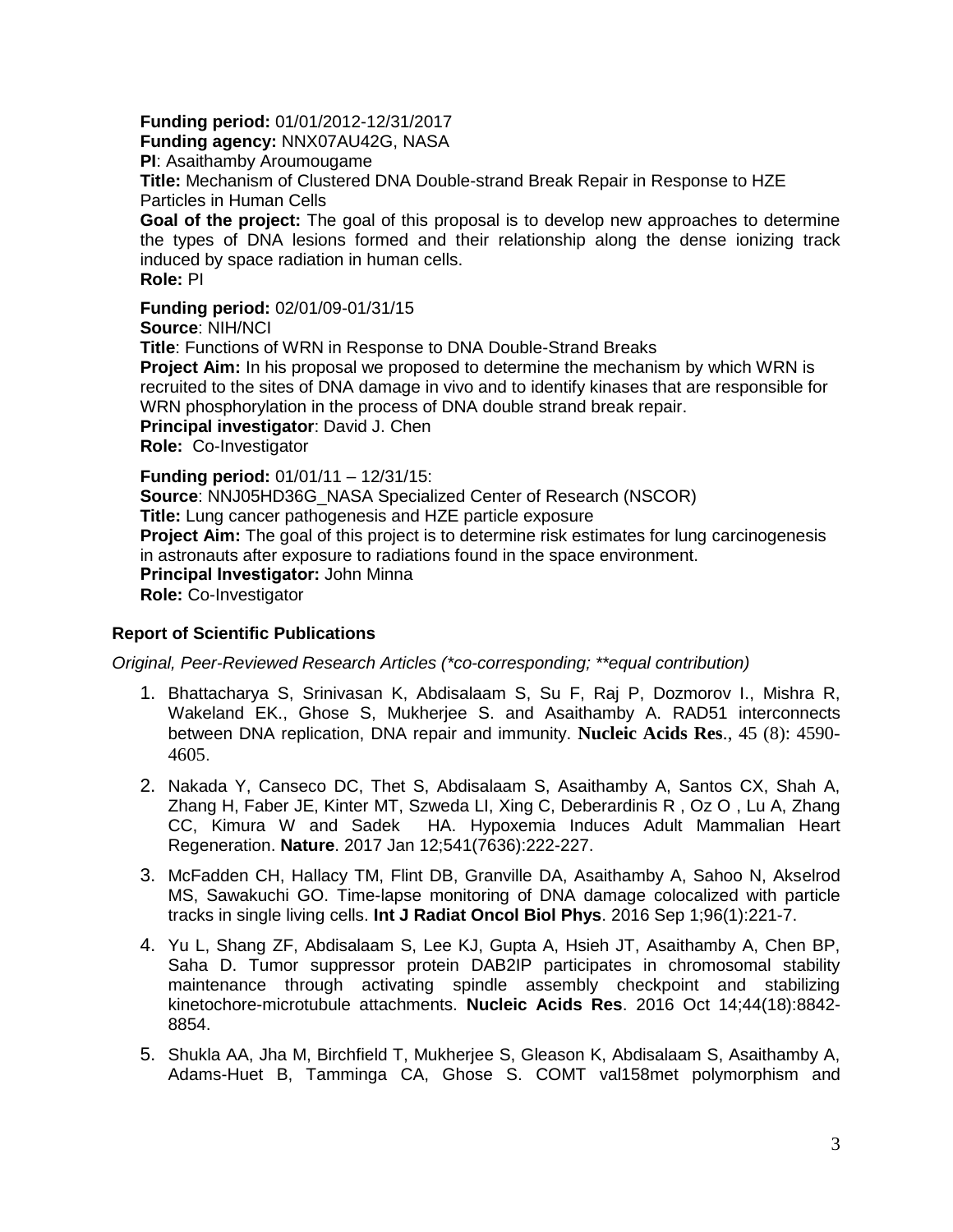[molecular alterations in the human dorsolateral prefrontal cortex: Differences in controls](https://www.ncbi.nlm.nih.gov/pubmed/27021555)  [and in schizophrenia.](https://www.ncbi.nlm.nih.gov/pubmed/27021555) **Schizophr Res**. 2016 May;173(1-2):94-100.

- 6. [Su F,](http://www.ncbi.nlm.nih.gov/pubmed/?term=Su%20F%5BAuthor%5D&cauthor=true&cauthor_uid=26695548) [Bhattacharya S,](http://www.ncbi.nlm.nih.gov/pubmed/?term=Bhattacharya%20S%5BAuthor%5D&cauthor=true&cauthor_uid=26695548) [Abdisalaam S,](http://www.ncbi.nlm.nih.gov/pubmed/?term=Abdisalaam%20S%5BAuthor%5D&cauthor=true&cauthor_uid=26695548) [Mukherjee S,](http://www.ncbi.nlm.nih.gov/pubmed/?term=Mukherjee%20S%5BAuthor%5D&cauthor=true&cauthor_uid=26695548) [Yajima H,](http://www.ncbi.nlm.nih.gov/pubmed/?term=Yajima%20H%5BAuthor%5D&cauthor=true&cauthor_uid=26695548) [Yang Y,](http://www.ncbi.nlm.nih.gov/pubmed/?term=Yang%20Y%5BAuthor%5D&cauthor=true&cauthor_uid=26695548) [Mishra R,](http://www.ncbi.nlm.nih.gov/pubmed/?term=Mishra%20R%5BAuthor%5D&cauthor=true&cauthor_uid=26695548) [Srinivasan K,](http://www.ncbi.nlm.nih.gov/pubmed/?term=Srinivasan%20K%5BAuthor%5D&cauthor=true&cauthor_uid=26695548) [Ghose S,](http://www.ncbi.nlm.nih.gov/pubmed/?term=Ghose%20S%5BAuthor%5D&cauthor=true&cauthor_uid=26695548) [Chen DJ,](http://www.ncbi.nlm.nih.gov/pubmed/?term=Chen%20DJ%5BAuthor%5D&cauthor=true&cauthor_uid=26695548) [Yannone SM,](http://www.ncbi.nlm.nih.gov/pubmed/?term=Yannone%20SM%5BAuthor%5D&cauthor=true&cauthor_uid=26695548) [Asaithamby A.](http://www.ncbi.nlm.nih.gov/pubmed/?term=Asaithamby%20A%5BAuthor%5D&cauthor=true&cauthor_uid=26695548) Replication stress induced site-specific phosphorylation targets WRN to the ubiquitin-proteasome pathway. **[Oncotarget](http://www.ncbi.nlm.nih.gov/pubmed/26695548)**, 2016; 7(1):46-65.
- 7. Bunch H, Lawney BP, Lin YF, Asaithamby A, Murshid A, Wang YE, Chen BP, Calderwood SK. [Transcriptional elongation requires DNA break-induced signaling.](http://www.ncbi.nlm.nih.gov/pubmed/26671524) **Nat Commun**. 2015; 16;6:10191.
- 8. Kimura W, Xiao F, Canseco DC, Muralidhar S, Thet S, Chen R, Garcia J, Shelton J, Richardson AJ, Asaithamby A, Liang H, Xing C, lu Z, Zhang C and Sadek HA. Hypoxia Fate Mapping Identifies Cycling Cardiomyocytes in the Adult Heart. **Nature**, 2015; 523: 226-230.
- 9. Zhu J, Su F, Mukherjee S, Mori E, Hu., B and Asaithamby A. FANCD2 influences replication fork processes and genome stability maintenance in response to clustered DSBs. **Cell Cycle**, 2015; 14; 12, 1809-1822.
- 10.Gerelchuluun A, Manabe E, Ishikawa T, Sun L, Itoh K, Sakae T, Suzuki K, Hirayama R, Asaithamby A, Chen DJ, Tsuboi K. The major DNA repair pathway after both proton and carbon-ion radiation is NHEJ, but the HR pathway is more relevant in carbon ions. **Radiation Research**, 2015, 183(3):345-356.
- 11.Canseco DC, Kimura W, Garg S, Mukherjee S, Bhattacharya S, Abdisalaam S, Das S, Asaithamby A, Mammen PP, Sadek HA. [Human Ventricular Unloading Induces](http://www.ncbi.nlm.nih.gov/pubmed/25618530)  [Cardiomyocyte Proliferation.](http://www.ncbi.nlm.nih.gov/pubmed/25618530) **J Am Coll Cardiol**. 2015; 65(9):892-900.
- 12.Wang J, Aroumougame A, Lobrich M, Li Y, Chen D, Chen J, Gong Z. [PTIP associates](http://www.ncbi.nlm.nih.gov/pubmed/25512557)  [with Artemis to dictate DNA repair pathway choice.](http://www.ncbi.nlm.nih.gov/pubmed/25512557) **Genes Dev**. 2014; 28(24):2693-8.
- 13.Su F., Mukherjee S., Yang Y., Mori E., Souparno., Kobayashi J., Yannone SM, Chen DJ and Asaithamby A. Non-enzymatic role for WRN in preserving nascent DNA strands after replication stress. **Cell Rep**. 2014; 9(4):1387-401.
- 14.Gupta A, Hunt CR, Hedge ML, Chakraborty S, Udayakumar D, Horikoshi N, Singh M, Ramnarain DF, Hittelman WN, Namjoshi S, Asaithamby A, Hazra TK, Ludwig T, Pandita RK, Tyler JK and Pandita TK. MOF Phosphorylation by ATM Regulates 53BP1-Mediated Double-Strand Break Repair Pathway Choice. **Cell Rep**, 2014; 8(1):177-89
- 15.Puente B, Kimura W, Muralidhar SA, Moon J, Amatruda JF, Phelps KL, Grinsfelder D, Rothermel BA, Chen R, Garcia JA, Santos CX, Thet S, Kinter MT, Rindler PM, Zacchigna S, Mukherjee S, Mori E, Chen DJ, Giacca M, Rabinovitch PS, *Asaithamby A*, Shah AM, Szweda LI, and Sadek HA (2014). The Oxygen Rich Postnatal Environment Induces Cell Cycle Arrest of Cardiomyocytes Through DNA Damage Response. **Cell**, 2014; 24;157(3):565–579.
- 16.Zhang Y., Uhlemeyer J., Hada M., Asaithamby A., Chen DJ and Wu H (2014). Proximity within interphase chromsome contributes to the breakpoint distribution in radiationinduced intrachromosomal exchanges. **Life Sci Space Res** (Amst), 2014; 2: 23-28.
- 17.Gerelchulum A, Zhu J, Su F, Asaithamby A, Chen DJ and Tsuboi K (2014). Homologous recombination pathway may play a major role in high-LET radiation induced DNA double-strand breaks. **J. Radiation Research**, 2014; 55 Suppl. 1:i83-i85.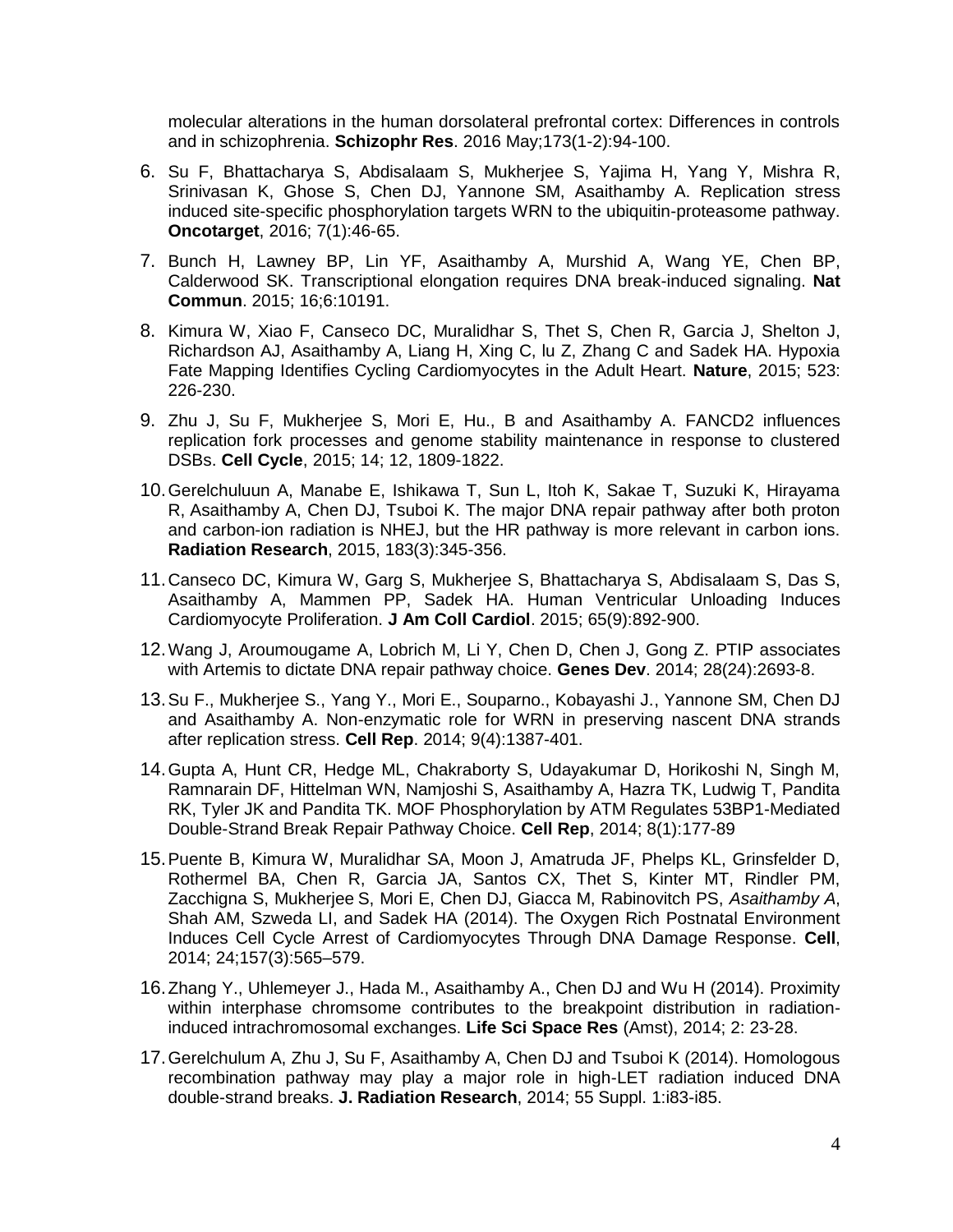- 18.Neumaier T, Swenson J , Pham C, Polyzos A, Lo AT, Yang P, Dyball J, Asaithamby A, Chen DJ, Bissell MJ, Thalhammer S, Costes SV. Evidence for formation of DNA repair centers and dose-response non-linearity in human cells. **Proc. Natl. Acad. Sci.** U S A., 2012; 109(2):443-8.
- 19.Asaithamby, A\*, B. Hu, and D.J. Chen\*. Unrepaired clustered DNA lesions induce chromosome breakage in human cells. **Proc Natl Acad Sci** U S A, 2011; 108(20): 8293- 8.
- 20. Asaithamby A\*, Hu B, Delgado O, Ding LH, Story MD, Minna JD, Shay JW, Chen DJ\*. [Irreparable complex DNA double-strand breaks induce chromosome breakage in](http://www.ncbi.nlm.nih.gov/pubmed/21421565)  [organotypic three-dimensional human lung epithelial cell culture.](http://www.ncbi.nlm.nih.gov/pubmed/21421565) **Nucleic Acids Res**., 2011; 1;39(13):5474-5488.
- 21. Perry JJ\*\*, Asaithamby A\*\*, Barnebey A, Kiamanesch F, Chen DJ, Han S, Tainer JA, Yannone SM. Identification of a coiled coil in werner syndrome protein that facilitates multimerization and promotes exonuclease processivity. **J Biol Chem**. 2010; 13;285(33):25699-707.
- 22. Kobayashi J, Okui M, Asaithamby A, Burma S, Chen BP, Tanimoto K, Matsuura S, Komatsu K and Chen DJ. WRN participates in translesion synthesis pathway through interaction with NBS1. **Mech Ageing Dev**. 2010; 131(6):436-44.
- 23. Mukherjee S, Coque L, Cao JL, Kumar J, Chakravarty S, Asaithamby A, Graham A, Gordon E, Enwright JF 3rd, DiLeone RJ, Birnbaum SG, Cooper DC, McClung CA. Knockdown of Clock in the Ventral tegmental area through RNA interference results in a mixed state of mania and depression-like behavior. **Biol. Psychiatry**, 2010; 68(6):503- 11.
- 24. Asaithamby A and Chen DJ. Cellular Responses to DNA double-strand breaks after low-dose g-irradiation. **Nucleic Acids Research**, 2009; 37(12):3912-23.
- 25.Fleisch MC, Chou YC, Cardiff RD, Asaithambi A, Shyamala G. Overexpression of progesterone receptor A isoform in mice leads to endometrial hyperproliferation, hyperplasia and atypia. **Mol Hum Reprod**, 2009; 15(4):241-9.
- 26. Asaithamby A, Uematsu N., Chatterjee A, Story MD, Burma S and Chen DJ. Repair of HZE-Particle-Induced DNA Double-Strand Breaks in Normal Human Fibroblasts. **Radiat. Res**. 2008; 169(4):437-46.
- 27.Yano K, Yano K., Wang S, Uematsu N, Lee KJ, Asaithamby A, Weterings E and Chen DJ. Ku recruits XLF to DNA double-strand breaks. **EMBO reports**, 2008; 9(1):91-6.
- 28.Ramnarain D., Paulmurugan, Park S., Mickey B, Asaithamby A, Saha D., Kelliher MA., -- Habib A. RIP1 links inflammatory and growth factor signaling pathways by regulating expression of EGFR. **Cell death and differentiation**, 2008; 15(2):344-53.
- 29. Perry JJ, Yannone SM, Holden LG, Hitomi C, Asaithamby A, Han S, Cooper PK, Chen DJ, Tainer JA. [WRN exonuclease structure and molecular mechanism imply an editing](http://www.ncbi.nlm.nih.gov/pubmed/16622405)  [role in DNA end processing.](http://www.ncbi.nlm.nih.gov/pubmed/16622405) **Nat Struct Mol Biol**., 2006; 3(5):414-22.
- 30.Chen BP, Chan DW, Kobayashi J, Burma S, Asaithamby A, Morotomi-Yano K, Botvinick E, Qin J, Chen DJ. Cell cycle dependence of DNA-dependent protein kinase phosphorylation in response to DNA double strand breaks. **J Biol Chem**., 2005; 280(15):1470 9-15.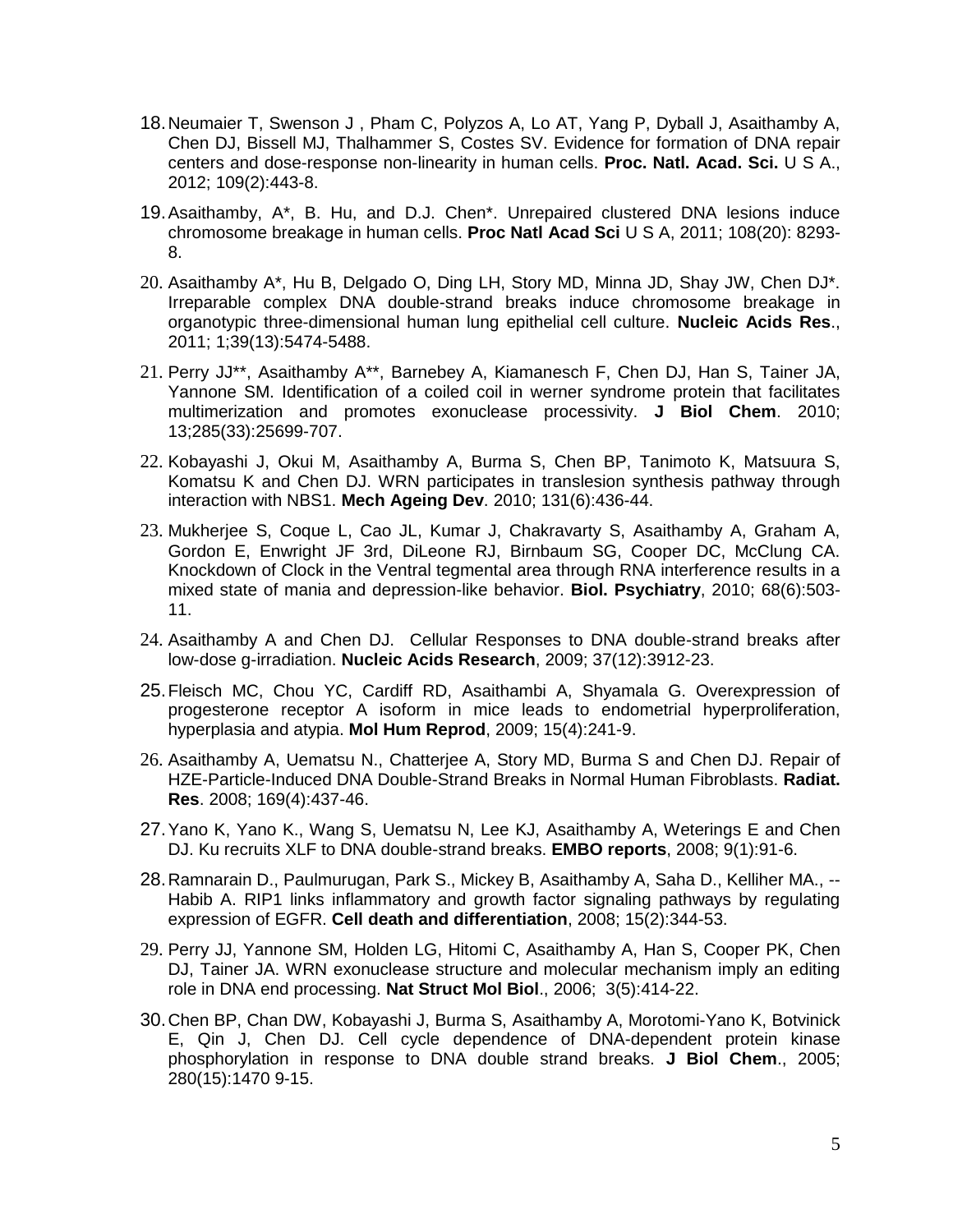- 31.Lou Z, Chen BP, Asaithamby A, Minter-Dykhouse K, Chen DJ, Chen J. MDC1 regulates DNA-PK autophosphorylation in response to DNA damage. **J Biol Chem**., 2004; 279(45): 46359-62.
- 32.Helguero LA, Viegas M, Asaithamby A, Shyamala G, Lanari C, Molinolo AA. Progesterone receptor expression in medroxyprogesterone acetate-induced murine mammary carcinomas and response to endocrine treatment. **Breast Cancer Res Trea**t. 2003; 79(3): 379-90.
- 33.Thakur M. K., Asaithambi A., Mukherjee S.. Amplification of exons 4 and 5 of androgen receptor gene by testosterone in the brain cortex of aged female mice. **Biogerontology**, 2000; 1(4):329-34.
- 34.Thakur M. K., Asaithambi A, Mukherjee S. Synthesis and Phosphorylation of Androgen Receptor of the mouse brain cortex and their Regulation by Sex Steroids during aging. **Molecular and Cellular Biochemistry**, 2000; 203: 95-101.
- 35.Asaithambi A., Mukherjee S. and Thakur M. K. Age-dependent degradation of Amyloid precursor protein in the post-mortem mice brain cortex. **Molecular Biology Reports**  1999; 26 (3): 179-184.
- 36.Mukherjee S., Asaithambi A. and Thakur M.K. Sex steroids modulate the synthesis and phosphorylation of specific proteins in the brain cortex of aging mice. **Mechanism Aging Development**, 1999;111 (1): 13-22.
- 37.Thakur M. K., Asaithambi A. and Mukherjee S. (1999) Sex-specific alterations in chromatin conformation of the brain of aging mouse. **Mol. Biology Reports**, 26: 239- 247.
- 38.Asaithambi A, Mukherjee S., Thakur M. K. Expression of 112kD estrogen receptor in mouse brain cortex and its auto regulation with age. **Biochem. Biophys. Res. Commun**. 1997; 231: 683-685.
- 39.Mukherjee S., Asaithambi A., Thakur M. K. Androgen treatment protects mouse liver chromatin from cleavage by endogenous nucleases during aging. **Molecular Biology Reports**, 1996; 22:59-61.

*Peer-Reviewed Review Articles (\*co-corresponding)*.

- 1. [Bhattacharya S](http://www.ncbi.nlm.nih.gov/pubmed/?term=Bhattacharya%20S%5BAuthor%5D&cauthor=true&cauthor_uid=26695548) and [Asaithamby A.](http://www.ncbi.nlm.nih.gov/pubmed/?term=Asaithamby%20A%5BAuthor%5D&cauthor=true&cauthor_uid=26695548) [Repurposing DNA repair factors to eradicate tumor](javascript:void(0))  [cells upon radiotherapy.](javascript:void(0)) **Translational Cancer Research,** 2017, 6 (S5), S822-S839.
- 2. [Bhattacharya S](http://www.ncbi.nlm.nih.gov/pubmed/?term=Bhattacharya%20S%5BAuthor%5D&cauthor=true&cauthor_uid=26695548) and [Asaithamby A.](http://www.ncbi.nlm.nih.gov/pubmed/?term=Asaithamby%20A%5BAuthor%5D&cauthor=true&cauthor_uid=26695548) Ionizing Radiation and heart Risks. **Seminars in Cell Dev Biol**. 2016, Oct; 58: 14-25.
- 3. Sridharan DM, Asaithamby A, Blattnig SR, Costes SV, Doetsch PW, Dynan WS, Hahnfeldt P, Hlatky L, Kidane Y, Kronenberg A, et al. [Evaluating biomarkers to model](https://www.ncbi.nlm.nih.gov/pubmed/27345199)  [cancer risk post cosmic ray exposure.](https://www.ncbi.nlm.nih.gov/pubmed/27345199) **Life Sci Space Res** (Amst). 2016 Jun;9:19-47.
- 4. Sridharan DM, Asaithamby A, Bailey SM, Costes SV, Doetsch PW, Dynan WS, Kronenberg A, Rithidech KN, Saha J, Snijders AM, Werner E, Wiese C, Cucinotta FA, Pluth JM Understanding Cancer Development Processes after HZE-Particle Exposure: Roles of ROS, DNA Damage Repair and Inflammation. Rad. Res. 2015; 183(1):1-26.
- 5. Chen BP, Li M, Asaithamby A (2012). New [Insights](http://www.ncbi.nlm.nih.gov/pubmed/22155347) into the Roles of ATM and DNA-PKcs in the Cellular [Response](http://www.ncbi.nlm.nih.gov/pubmed/22155347) to Oxidative Stress. **Cancer Lett**. 2012; 327(1-2):103-10.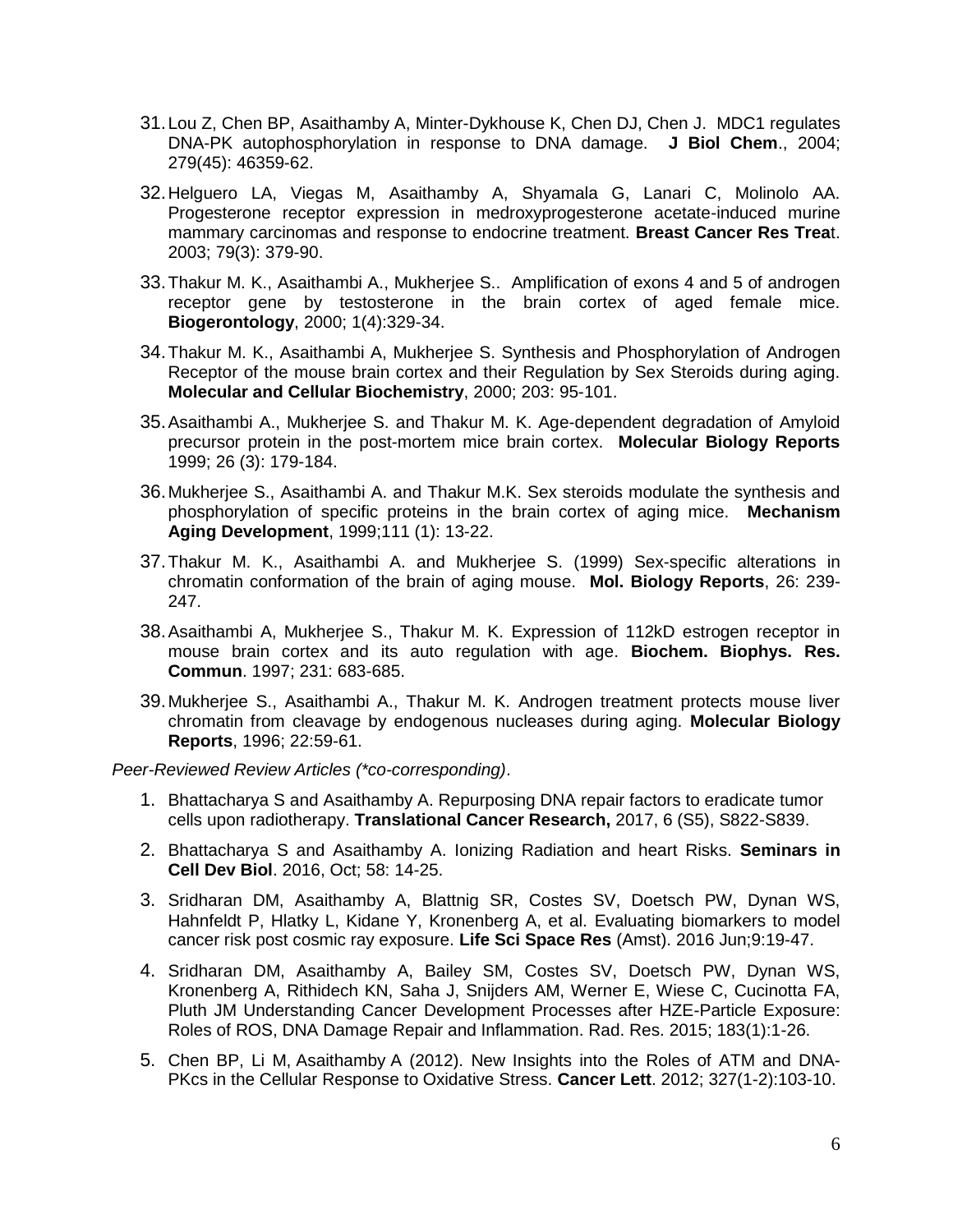6. Asaithamby, A\* and D.J. Chen\*. Mechanism of cluster DNA damage repair in response to high-atomic number and energy particles radiation*.* **Mutat Res**, 2011; 711(1-2): p. 87- 99.

#### **Report of Regional, National and International Invited Talks and Presentations**

#### *Invited and Oral Presentations*

- 1. Asaithamby A (2017). A novel role for RAD51, a DNA double-strand break repair factor, in innate immune signaling suppression. Hamon Center for Therapeutic Oncology Research and Simmons Cancer Center Experimental Therapeutics Program, UT Southwestern Medical Center, Dallas, December 14, Dallas, Texas (Invited speaker).
- 2. Asaithamby A (2017). Mechanistic Link between DNA Repair Factors and Immune signaling. International Symposium on Ion Therapy, November 2-3, Dallas, Texas (Invited speaker).
- 3. Asaithamby A (2017). RAD51 as a regulator of innate immunity. Presented at the "Mechanistic Links between the DNA-damage response network and immunogenic toxicity in transformed cells". August 16-17, National Cancer Institute, Bethesda (Invited speaker).
- 4. Asaithamby A (2017). RAD51 suppresses innate immune response signaling upon charged particle irradiation. 5th International Symposium on Space Radiation and Particle Therapy, May 24-26, Suzhou, China (Invited speaker).
- 5. Asaithamby A (2017). Molecular Understanding of Charged Particles Biology MD Anderson Cancer Center, January 30, Houston, Texas (Invited speaker).
- 6. Asaithamby A (2017). Space radiation triggers innate immune response in the absence of a DNA repair protein, RAD51. 28<sup>th</sup> Annual Space Radiation Investigators' Workshop, January 23-26, Galveston, Texas (Invited speaker).
- 7. Asaithamby A and Hesham A Sadek (2017). Space radiation triggers Cardiac Hypertrophy. 28<sup>th</sup> Annual Space Radiation Investigators' Workshop, January 23-26, Galveston, Texas (Invited speaker).
- 8. Asaithamby A (2016). RAD51 Interconnects between DNA replication, DNA repair and immunity. 62<sup>nd</sup> Radiation Research Society Meeting, October 15-18, Kona, Hawaii (Invited speaker).
- 9. Asaithamby A (2015). Carbon Particle therapy and combined modality. International Symposium on Ion therapy, October 15-16, 2015, Dallas, Texas (Oral presentation).
- 10. Mori E., Su F. and Asaithamby A (2015). Multiple Roles for Rad51 in cellular response to space radiation. Human Research Program Investigators' Workshop, Jan 12-15, 2015, Galveston, Texas (Oral presentation).
- 11. Asaithamby A and Sadek HA (2015). Effect of space radiation on cardiomyocyte turnover. Human Research Program Investigators' Workshop, Jan 12-15, 2015, Galveston, Texas (Oral presentation).
- 12. Asaithamby A and Chen DJ (2014). Mechanism of clustered DNA-double-strand break repair. The 40<sup>th</sup> COSPAR Scientific Assembly, August 2-10, 2014, Moscow, Russia. (Oral presentation).
- 13. Zhu J, Su F and Asaithamby A (2014). Mechanism of clustered DNA lesions repair. IWRDD, MIT, Boston, June 14-18 (Invited speaker).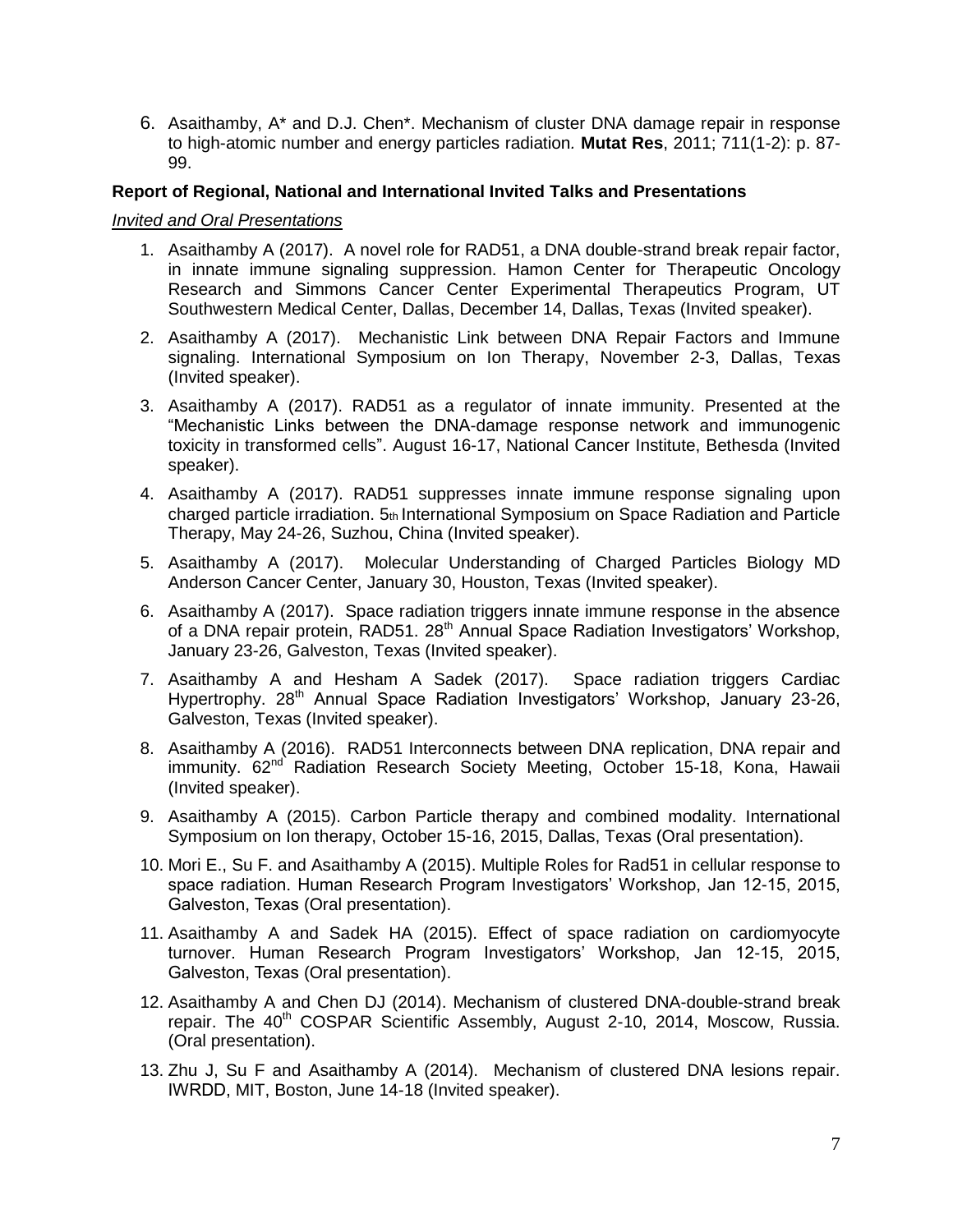- 14. Asaithamby A (2013). Role of Fanconi Anemia pathway in the processing of DSBs induced by high-LET IR. GSK Student retreat, organized by Technische Universität Darmstadt, June 3-7, 2013, Kleinwalsertal, Germany (invited guest speaker).
- 15. Asaithamby A and Chen DJ (2013). Cellular response to HZE particles irradiation is dependent on cell culture models. International Symposium on Radiation Science 2013 (Proton and Heavy ion effects in relationship to risk and cancer treatment) and The  $24<sup>th</sup>$ Annual NASA Space Radiation Health Investigators' workshop satellite meeting, May 20-21, 2013, Taipei, Taiwan (Oral presentation).
- 16. Asaithamby, May 16, 2013, Role of Fanconi Anemia pathway in cellular responses to high-LET irradiation, Proton Medical Research Center, University of Tsukuba, Japan (invited speaker).
- 17. Jiayun Zhu, Fengtao Su, Gerelchuluun A, Chen DJ and Asaithamby A (2013). Fanconi anemia pathway function in genome stability maintenance in response to HZE particles irradiation. Heavy Ion in Therapy and Space Radiation Symposium 2013 May 15-18, 2013, Chiba, Japan (Oral presentation).
- 18. Asaithamby A and Chen DJ (2012). Biological consequences of unrepaired clustered DNA lesions in response to high-atomic number and energy particles in monolayer and organotypic cell cultures. 39th Annual Meeting of the [European Radiation Research](http://www.errs.eu/)  [Society,](http://www.errs.eu/) October 15-19, 2012, Vietri sul Mare, Italy (Oral presentation).
- 19. Asaithamby A and Chen DJ (2012). Unrepaired clustered DNA lesions together with defective G2/M checkpoint induce chromosome instability in human cells. The 10th International Symposium on Chromosomal Aberrations, October 19-21, 2012, Amalfi, Italy (Oral presentation).
- 20. Asaithamby A and Chen DJ (2012). Mechanism Of HZE Particles Induced Chromosome Instability. Presented at the 23<sup>rd</sup> Annual NASA Space Radiation Investigators' Workshop, July 8-11, 2012, Durham, North Carolina (Oral presentation).
- 21. Asaithamby A, and Chen DJ (2011). Induction and Repair of Clustered DNA lesions repair in three-dimensional cell culture. Presented at Darmstadt University of Technology, Radiation Biology and DNA Repair, Darmstadt, Germany, August 26, Darmstadt, Germany. (Oral presentation).
- 22. Asaithamby A, and Chen DJ (2011). Visualization of Spatio-temporal Dynamics of Ionizing Radiation Induced Clustered DNA Lesions. Presented at the International Congress on Radiation Research, August 28-September 1 Warsaw, Poland. (Oral presentation)
- 23. Asaithamby A, and Chen DJ (2011). Unrepaired clustered DNA lesions induce chromosome breakage in human cells. Presented at the International Symposium for Radiation Research and Medical Physics, May 30-June 2, Shanghai, China. (Invited speaker)
- 24. Asaithamby A, Hu B and Chen DJ (2010). Cellular Responses to DNA damages induced by high energy and high-Z particles irradiation. Presented at the NASA human research program Investigators' workshop, February 3-5, Houston, Texas. (Oral presentation)
- 25. Asaithamby A, Hu B and Chen DJ (2009). Cellular Responses to DNA damages induced by low- and high-linear energy transfer irradiation in monolayer and three-dimensional cell cultures. Invited presentation at the International Workshop on Radiation Biology and Radiation Protection, October 14-16, Fudan University, Shanghai, China. (Invited speaker)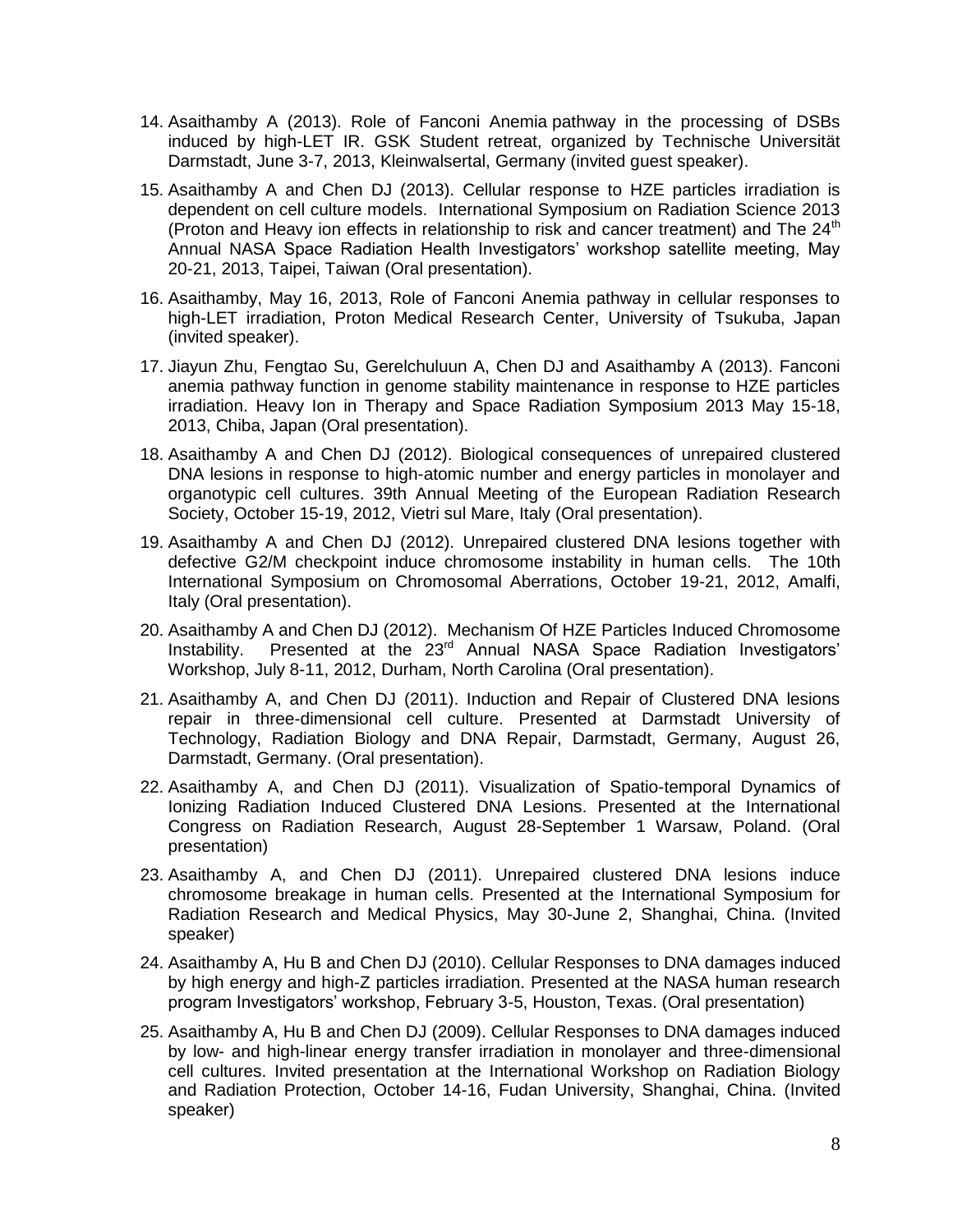- 26. Asaithamby A and Chen DJ. (2009). Live cell imaging approach to directly monitor induction and repair of DNA damages generated by low- and high-linear energy transfer irradiation. Invited presented at the  $55<sup>th</sup>$  Annual Radiation Research Society meeting, October 4-7, Savannah, Georgia. (Oral presentation)
- 27. Asaithamby A and Chen DJ (2009). Spatial and temporal characterization of DNA damage response to high and low-LET radiation in living cells. Presented at the NASA human research program investigators' workshop, February 2-4, League City, Texas. (Oral Presentation)

#### *Abstracts and Posters*

- 1. Asaithamby A (2017). Molecular Role for Werner Syndrome Protein in DNA replication. 11th Annual Division of Aging Biology New Investigators Forum, July 6-7, National Institute of Ageing, Bethesda.
- 2. Minna JD., Story MD., Girard L., Batten K., Asaithamby A., Chen DJ. and Shay JW. Human Research Program Investigators' Workshop, Jan 12-15, 2015, Galveston, Texas.
- 3. Sridharan DM, Asaithamby A, Bailey SM, Costes SV, Doetsch PW, Dynan WS, Kronenberg A, Rithidech KN, Saha J, Snijders AM, Werner E, Wiese C, Cucinotta FA, Pluth JM. Human Research Program Investigators' Workshop, Jan 12-15, 2015, Galveston, Texas.
- 4. Mori E., Su F., Chen DJ and Asaithamby A (2014). A novel role for Rad51 in cellular response to clustered DNA lesions. Radiation Research Society, 60<sup>th</sup> Annual International meeting, September 21-24, 2014, Las Vegas, NV.
- 5. Zhu J, Su F and Asaithamby A (2014). Suppression of Genome Instability in Response to Space Radiation is mediated by Fanconi Anemia pathway NASA Human Research Program Investigators' Workshop, Feb 12-13, 2014, Galveston.
- 6. Asaithamby A, Hu B and Chen DJ (2010).  $\gamma$ -Radiation Induces Distinct DNA Damage Responses in a Human Lung Epithelial Cell Three-Dimensional Culture Model. Presented at Low-Dose Radiation Research Investigators' workshop IX, Washington, DC, April 12-14.
- 7. Asaithamby A, Hu B, Delgado D, Minna JD, Shay JW and Chen DJ (2010). DNA doublestrand break repair is attenuated in three-dimensional human lung epithelial cell culture exposed to ionizing radiation. Presented at the 21<sup>st</sup> Annual NASA Space Radiation Investigators' workshop, May 16-19, Port J(werner5)efferson, New York.
- 8. Asaithamby A and Chen DJ. (2009). Cellular responses to DNA double-strand breaks after low-dose  $\gamma$ -irradiation. Presented at the Low-dose radiation research investigator's workshop VIII, April 6-8, Bethesda, Maryland.
- 9. Asaithamby A, Oskar Gonzalez and Chen DJ. Visualization of DNA damage and repair following HZE particles radiation in living, NASA Human Research Program Investigator's workshop, Feb 4-6, 2008, League City, TX.
- 10. Asaithamby A, Oskar Gonzalez and Chen DJ (2008). Direct Visualization of Repair of DNA Double-Strand Breaks Induced by Low-Dose  $\Box$ -rays in Living Human Cell. Presented at the 19<sup>th</sup> Annual NASA Space Radiation Investigators' Workshop, June 30-July 2, Philadelphia, Pennsylvania.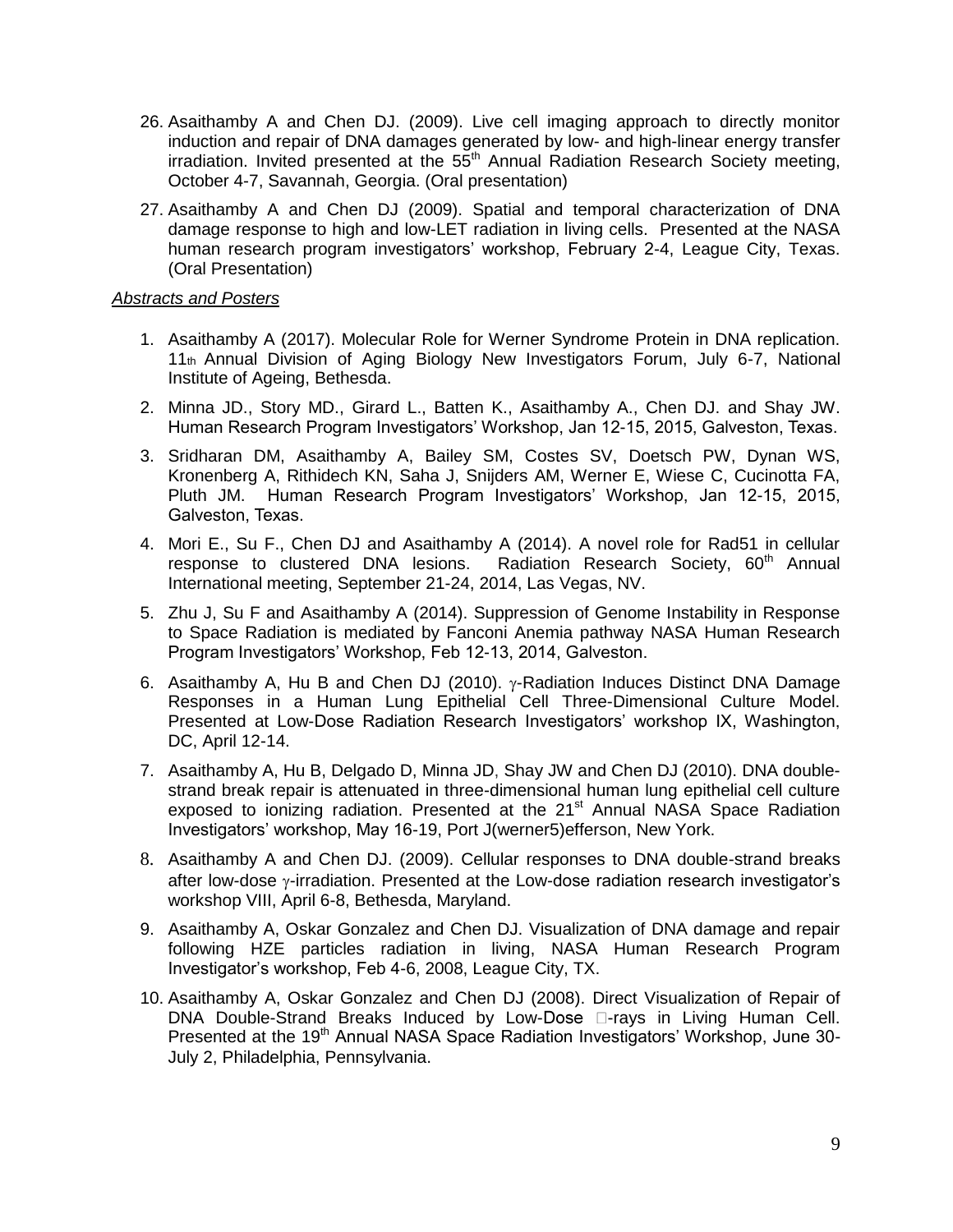- 11. Asaithamby A, Gonzales O and Chen DJ (2008). Visualization of low dose radiation induced DNA damage and repair in living cells. DOE low dose workshop, January 21-23, Washington DC.
- 12. Asaithamby A, Gonzalez O and Chen DJ (2008). Visualization of HZE particles induced DNA damage and repair in living cells. NASA investigators workshop, February 4-6. League City, Texas.
- 13. Asaithamby A, Uematsu N. and Chen D. J (2007). Visualization of HZE particles induced DNA double strand break repair in living cells. 18<sup>th</sup> NASA investigators workshop, July 13-15, Sanoma County, CA.
- 14. Asaithamby A, Yannone S. M. and Chen D. J (2007). Phosphorylation of Werner Syndrome Protein by DNA-dependent protein kinase catalytic subunit is critical for its function in DNA repair.  $13<sup>th</sup>$  International Congress on Radiation Research, July 8-12, San Francisco, CA.
- 15. Asaithamby A, Yannone S. M., Qin J and Chen D. J (2006). Phosphorylation of Werner Syndrome Protein is critical for its function in DNA repair. Radiation Research Society, November 5-8, Philadelphia, PA.
- 16. Asaithamby A, Yannone S. M., Porteus M, Qin J and Chen D. J (2005). Phosphorylation of Werner Syndrome Protein is critical for its function in DNA repair. Cold Spring Harbor Laboratory meeting on Telomere and Telomerase, May 4-8, Cold Spring Harbor, NY.
- 17. Asaithamby A, Yannone S. M., and Chen D. J. (2004). Mapping of phosphorylation sites in the exonuclease domain of Werner syndrome protein. In Lawrence Berkeley National Laboratory, Life Sciences Division Postdoctoral Day, February 11, Berkeley, CA.
- 18. Asaithamby A, Yannone S. M., Campisi J and Chen D. J. (2003). Involvement of Werner syndrome protein in Non-homologous end joining (NHEJ) and DNA-PK dependent phosphorylation of its exonuclease domain. In Lawrence Berkeley National Laboratory, Life Sciences Division Postdoctoral Day, February 4, Berkeley, CA.
- 19. Asaithamby A, Callow M and Shyamala G (2002). Analysis of Gene expression pattern (by Microarray) in progesterone receptor (PR) A transgenic mice. In Lawrence Berkeley National Laboratory, Life Sciences Division Postdoctoral Day, February 5, Berkeley, CA.
- 20. Asaithamby A, Chou YC and Shyamala G (2001). Uterine cell proliferation and progesterone receptor (PR) gene expression is altered in PR-A transgenic mice. In: The endocrine Society's 83<sup>rd</sup> Annual meeting, June 20-23, Denver, Colorado.
- 21. Asaithambi A, Mukherjee S., & Thakur M. K. (1998). Molecular regulation of androgen receptor in the brain cortex of aging mice. EMBO workshop of nuclear hormone receptors, May 29-June 3, Nice, France.

### **Additional Professional Activities**

### **Mentoring**

Pre-doctoral

| 2000-2001: Katurah Spike, Berkeley Biotechnology Education, Inc. (BBEI). |
|--------------------------------------------------------------------------|
| 2002-2003: Peng Wei, University of California Berkeley.                  |
| 2005-2006: Foad Kiamanesh, University of Texas Dallas.                   |

### Rotating doctoral students

2006-2007: Michael Dodge, UT Southwestern Medical Center at Dallas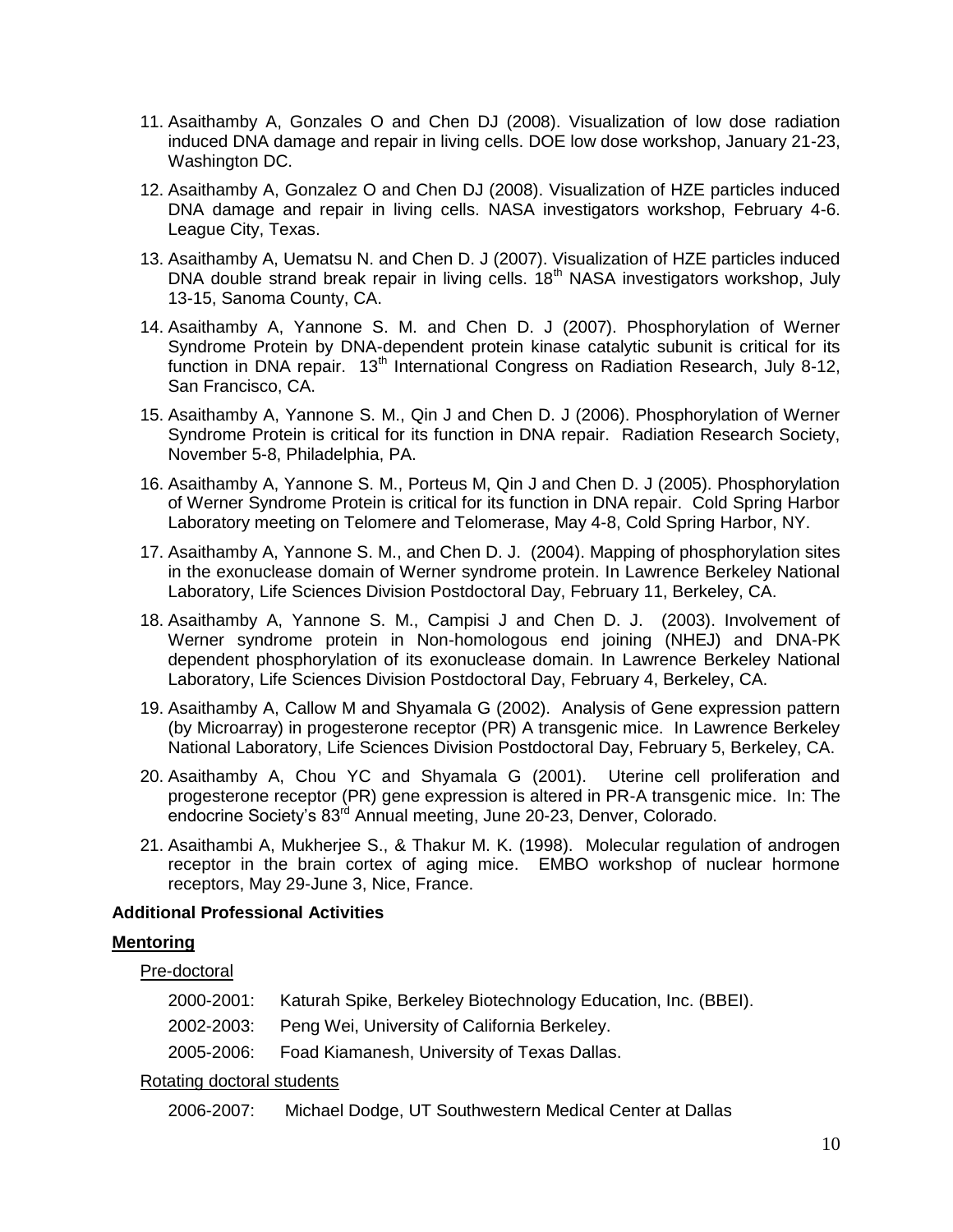2006-2008: Shahed Shakouri, UT Southwestern Medical Center at Dallas

2007-2008: Oskar Gonzalez, UT Southwestern Medical Center at Dallas.

## Doctoral students

2013-Current: Mr. Souparno Bhattacharya (Cancer Biology Program).

2017-Current: Ms. Debapriya Sinha (Biomedical Engineering Program).

## International visiting doctoral students

- 2000-2001 Luisa A Helguero, Instituto de Biología and Medicina Experimental-CONICET, Buenos Aires, Argentina.
- 2012-2012 Andreas Taubmann, Darmstadt University of Technology, Radiation Biology and DNA Repair, Darmstadt, Germany
- 2012-2012 Ariungerel Gerelchulum, Proton Medical Research Center, University of Tsukuba,1-1-1 Tennhodai, Tsukuba, Ibaraki 305-8575, Japan
- 2011-2013 Jiayun Zhu, Laboratory of Heavy Ion Radiation Biology and Medicine, Institute of Modern Physics, Chinese Academy of Sciences, Lanzhou 730000, P. R. of China.
- 2014-2015 Yanyong Yang, Department of Radiation Medicine, Second Mililary Medical University, Shanghai, China.

### Post-doctoral (Past and Current)

- 2009-2010 Burong Hu, Professor, Laboratory of Heavy Ion Radiation Biology and Medicine, Institute of Modern Physics, Chinese Academy of Sciences, Lanzhou 730000, P. R. of China UT Southwestern Medical Center
- 2013-2015: Eiichiro Mori, UT Southwestern Medical Center.
- 2010-2015: Fengtao Su, Associate Professor, Fudan Cancer Institute, Shanghai, China.
- 2015-2016: Ritu Mishra, UT Southwestern Medical Center.

2015-Current: Kalayarasan Srinivasan, UT Southwestern Medical Center.

2015-Current: Salim Abdisalaam, UT Southwestern Medical Center.

2016-Current: Subrata Manna, UT Southwestern Medical Center.

### SURF and STARS Students Mentoring

2017: Ms. Samaya Prattim (STARS) and Mr. Sachin George (SURF)

- 2016: Ms. Shannon Snell (STARS)
- 2015: Mr. Chaztin Stigers (STARS)
- 2014: Mr. Raamis Khwaja (SURF)

### **Ph.D. Thesis External Examiner**

- 2005 Ritu Singh, Banaras Hindu University, India.
- 2010 Sanjay Mukherjee, Bhabha Atomic Research Center, India.
- 2013 Lim Hui Kheng, National University of Singapore, Singapore.